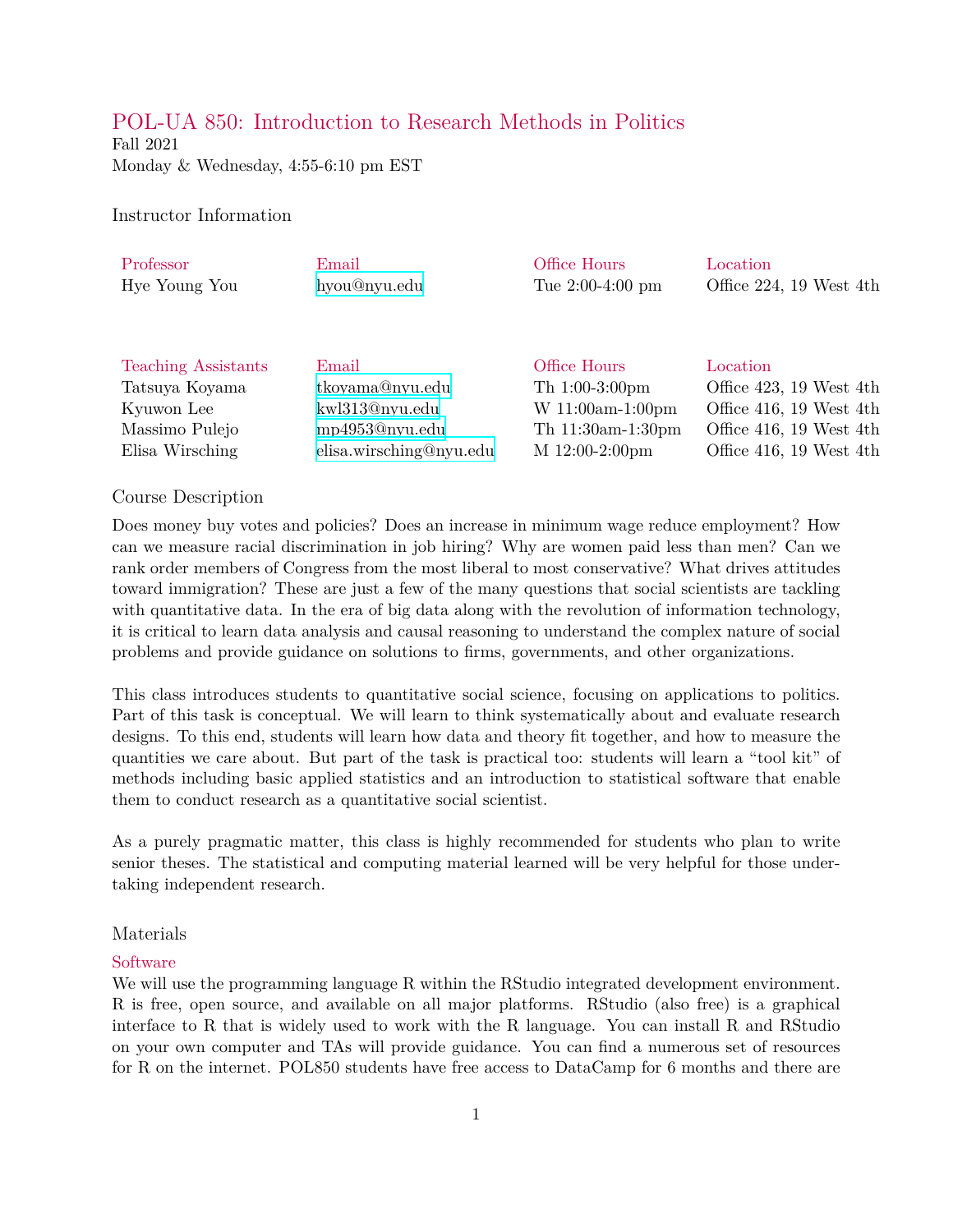several web-based tutorials including one from DataCamp.

R download: <https://www.r-project.org>

RStudio download: <https://www.rstudio.com>

DatatCamp POL850 group page: [https://app.datacamp.com/groups/introduction-research-methods-to-politics/](https://app.datacamp.com/groups/introduction-research-methods-to-politics/dashboard) [dashboard](https://app.datacamp.com/groups/introduction-research-methods-to-politics/dashboard)

## Texts

The following texts are recommended:

- Imai, Kosuke. 2018. Quantitative Social Science: An Introduction. Princeton, NJ: Princeton University Press. [Denoted QSS below.]
- Agrist, Joshua. 2015. Mastering Metrics. Princeton, NJ: Princeton University Press. [Denoted MM below.]
	- The first chapter (most important for this class) will be posted in NYU Brightspace.

If you would like to use a hard copy, you are encouraged to purchase the book. We won't cover the entire book, but it is a good resource for the semester and later.

Additionally, the link for a textbook-in-progress, Data Analysis for Social Science: A Friendly Introduction [Denoted DSS below], by Kosuke Imai and Elena Llaudet are posted in NYU Brightspace. This text follows QSS but at a less technical level. This is posted for your reference.

Course Requirements and Grading

#### Attendance and Participation

This course meets on MW from 4:55-6:10 pm EST. In addition, the TAs will give weekly sections that review course material, with a focus on coding and R applications. Sections will be in-person. The section schedule is as follows:

| Section | Day           | Time (EST)          | Location            | TА              |
|---------|---------------|---------------------|---------------------|-----------------|
| 002     | Th            | $8:00-9:15$ am      | GCASL 374           | Tatsuya Koyama  |
| 003     | M             | $2:00-3:15$ pm      | 7E 12st 125         | Massimo Pulejo  |
| 004     | W             | $9:30-10:45$ am     | 7E 12st 129         | Kyuwon Lee      |
| 005     | Th            | $9:30-10:45$ am     | GCASL 274           | Elisa Wirsching |
| 006     | F             | $11:00$ am-12:15 pm | $25W$ 4th st $C-11$ | Tatsuya Koyama  |
| 007     | $\mathbf T$   | $8:00-9:15$ pm      | 7E 12st LL33        | Massimo Pulejo  |
| 008     | $\mathcal{T}$ | $9:30-10:45$ am     | $45W$ 4th st B06    | Kyuwon Lee      |

Slides from all lectures and sections will be archived on NYU Brightspace so that you can review them when necessary.

Staying current with lecture material is strongly recommended.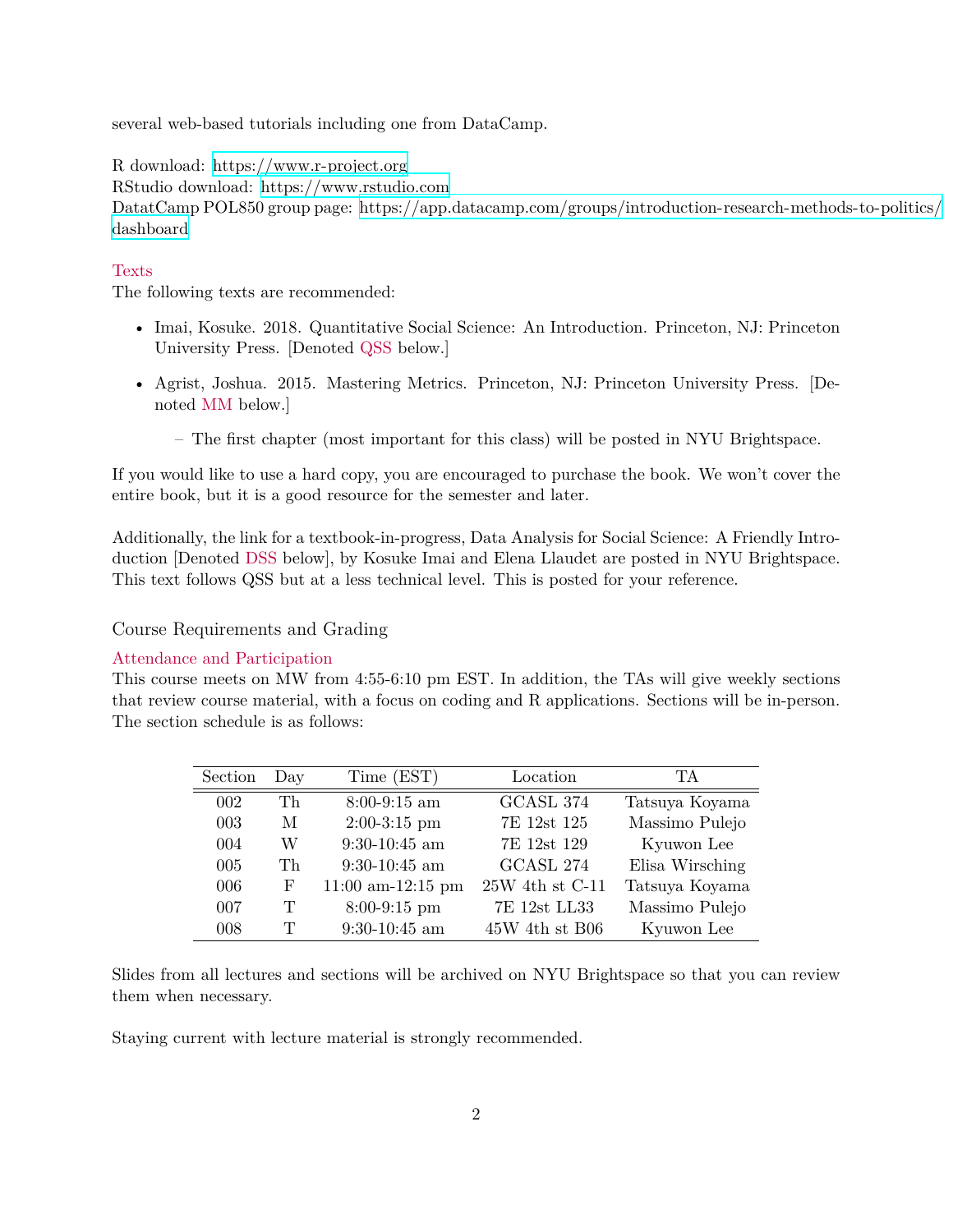### Requirements

Course grades will be calculated based on performance on the following assignments and exams:

1. Five Problem Sets (each worth 10% of the course grade): Five problem sets focus on applications of the concepts discussed in class. Many of the problems will require you to do basic data manipulation and analysis in R.

You may work on the problem sets with your classmates, though each student must write up and submit their answers individually. If you choose to work with classmates, please write the names of any individuals with whom you consulted at the top of your assignment. This disclosure will protect you in the event of any concerns about academic integrity.

Submission instructions: All problem sets must be submitted remotely via NYU Brightspace by 4 pm EST on the due date. You will be provided a template in RMarkdown for problem sets in NYU Brightspace. If you prefer to use a different text editor or word processor (e.g., Word), you may submit your problem sets in that way. If you do not use RMarkdown, you will need to copy and paste your code into your submission. We strongly encourage you to use RMarkdown for your assignment.

Late assignments will be penalized by 10 points per day late.

- 2. Two Midterm Exams (each worth 15% of the course grade): Both midterms will be in-class exams. You may use the lecture slides, your notes, and any assigned readings during the exam (open-book). The midterms will focus on content from Lectures 1-10 and 11-17, respectively. However, some topics are cumulative so earlier material may be relevant.
- 3. Final Exam (20% of the course grade): The final will be in-class exam during the assigned exam period. You may use the lecture slides, your notes, and any assigned readings during the exam (open-book). The final will be cumulative with particular emphasis on the material from Lectures 18-26.

#### Academic Integrity

The University is very clear that students' work is expected to be their own, and that plagiarism is not tolerated. The same rules apply here.

- On problem sets:
	- You may consult and/or work with other students in this class, but any work you submit must be your own.
	- If you consult or work with another student, you must list their name at the top of your submission.
	- Do not copy another individual's work or answers.
	- Do not allow another individual to copy your work or answers.
- On midterms and the final exam:
	- You may use all resources from the course including texts, lecture materials and section materials.
	- Do not copy another individual's work or answers.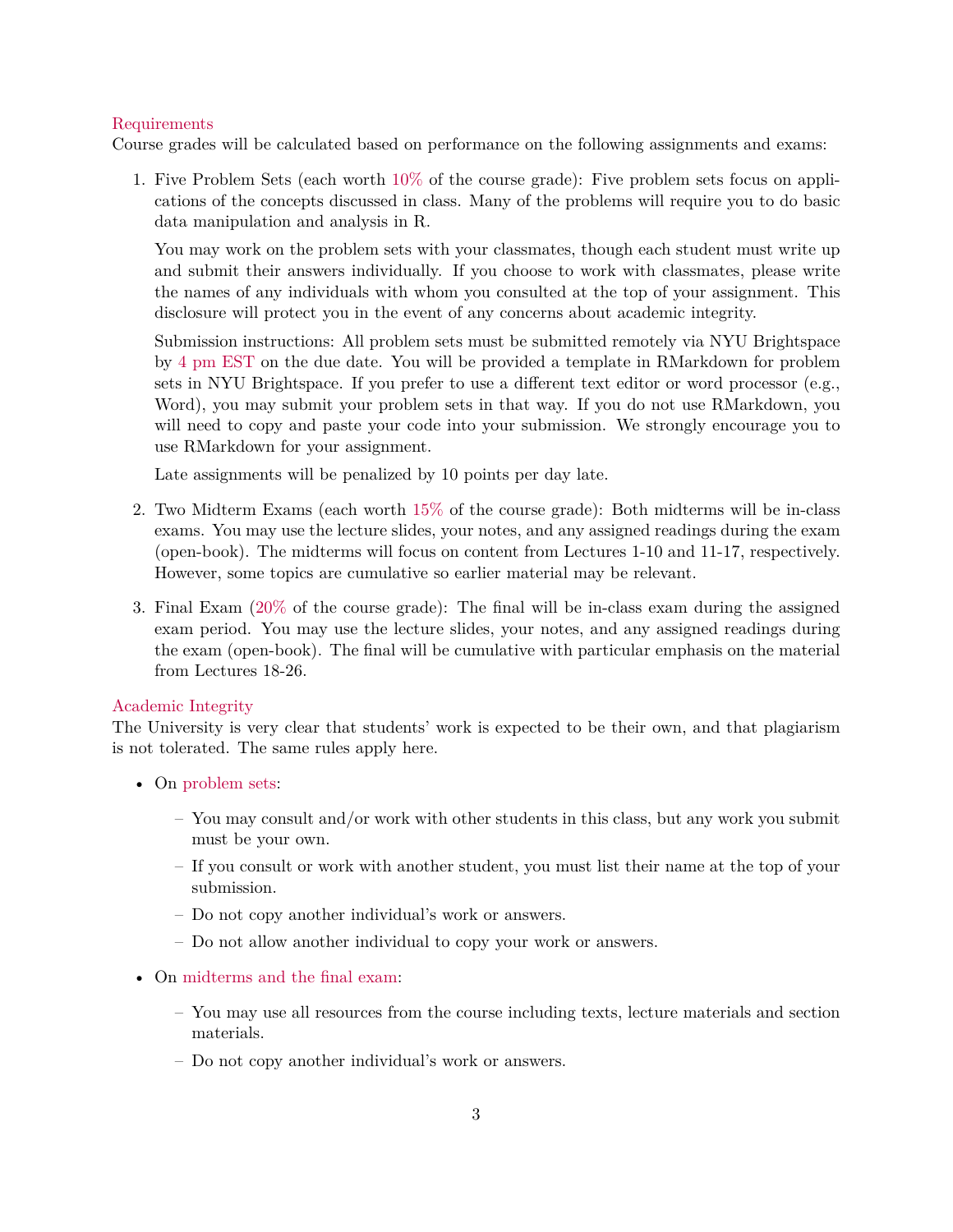– Do not allow another individual to copy your work or answers.

## Disability Accommodation

Students requesting reasonable accommodations due to a disability are encouraged to register with the Moses Center for Student Accessibility. You can begin the registration process by going to <https://bachelor.accessiblelearning.com/NYU/> and completing an online application. Once completed, an Accessibility Specialist will be in contact with you.

Students requiring services are strongly encouraged to register prior to the upcoming semester or as early as possible during the semester to ensure timely implementation of approved accommodations.

## Course Schedule

The following is an anticipated schedule for course topics. At present, this schedule is an accurate agenda for the classes this semester. However, changes may become necessary. Students will be informed of changes well in advance. It is your responsibility as a student to keep yourself informed of all such changes and to be aware of exam and homework dates.